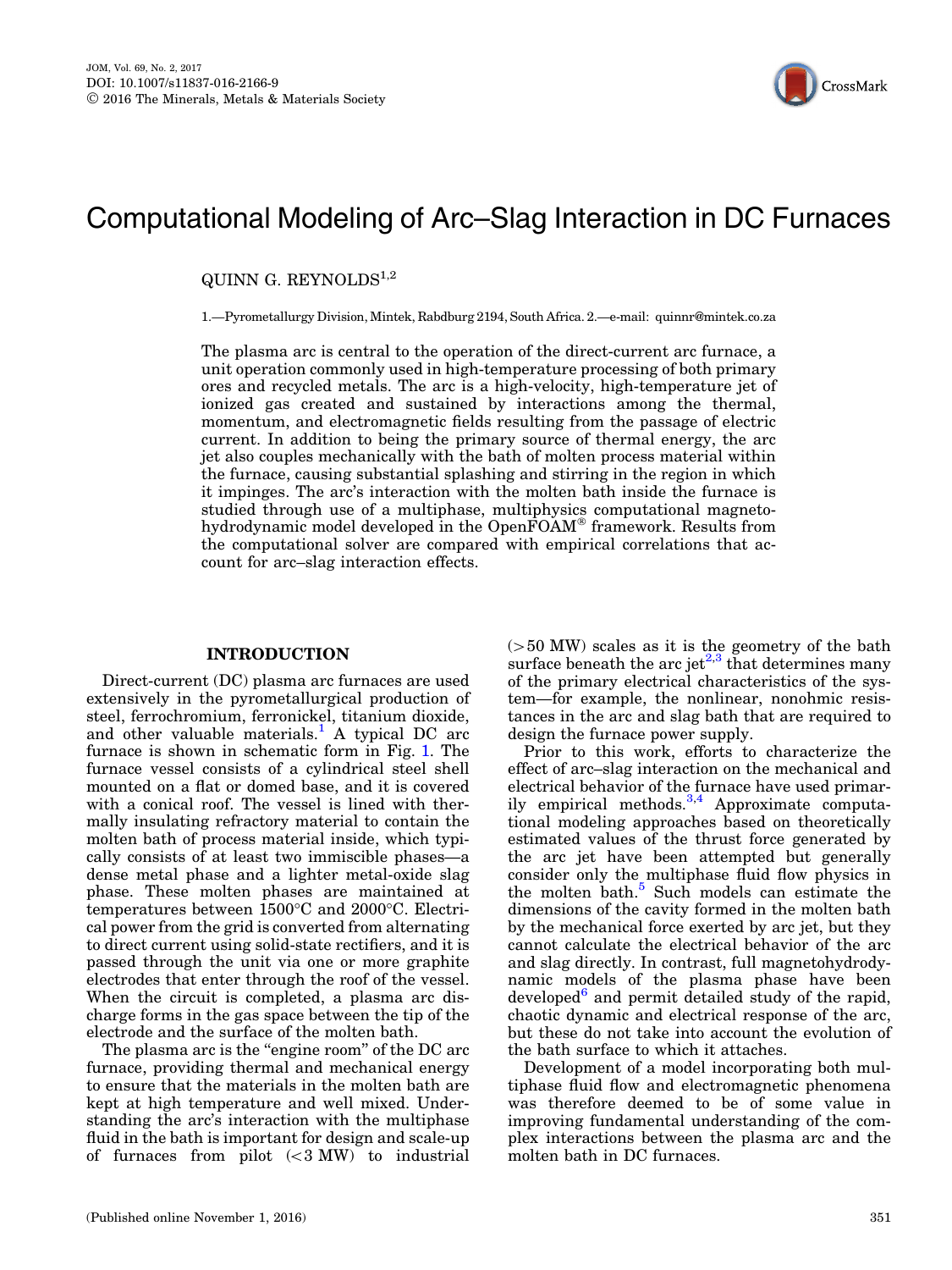<span id="page-1-0"></span>

Fig. 1. (a) Schematic of DC arc furnace with a photograph of the arc and (b) simplified furnace circuit diagram show slag and arc elements. Photograph republished by permission of Mintek.

### DESCRIPTION OF COMPUTATIONAL MODEL

To develop an improved computational model of the interaction between the arc and the molten bath, four physical phenomena must be accounted for—momentum transfer, heat transfer, electromagnetism, and phase separation. These are expressed in the form of standard conservation equations with the appropriate coupling and source terms.<sup>[4,6](#page-6-0)</sup> Phase separation is handled using the volume-of-fluid (VOF) method,<sup>[7](#page-6-0)</sup> in which a set of phase fields  $\alpha_n$  $(0 < \alpha_n < 1)$  define the extent of each phase *n*. The constitutive equations for the system are shown in Eqs. 1–5 using only two phases described by a single phase fraction  $\alpha$  for brevity:

$$
\frac{\partial(\rho \mathbf{u})}{\partial t} + \nabla \times (\rho \mathbf{u} \mathbf{u}) + \nabla P = \nabla \cdot \tau_{ij}
$$
\n
$$
-\gamma \nabla \times \left(\frac{\nabla \alpha}{|\nabla \alpha|}\right) \nabla \alpha + \mathbf{j} \times \nabla \times \mathbf{A} - \rho \mathbf{g}
$$
\n(1)

$$
\frac{\partial \rho}{\partial t} + \nabla \times (\rho \mathbf{u}) = 0 \tag{2}
$$

$$
\frac{\partial \alpha}{\partial t} + \nabla \times (\alpha \mathbf{u}) = 0 \tag{3}
$$

$$
\frac{\partial(\rho C_{P}T)}{\partial t} + \nabla \times (\rho C_{P} \mathbf{u}T) =
$$
\n
$$
\nabla \times \left(k \nabla T + \frac{5k_{B} \mathbf{j}}{2e} T\right) + \frac{\mathbf{j} \times \mathbf{j}}{\sigma} - Q_{R}
$$
\n(4)

$$
\mathbf{j} = -\sigma \left( \nabla \phi + \frac{\partial \mathbf{A}}{\partial t} - \mathbf{u} \times \nabla \times \mathbf{A} \right)
$$
  
 
$$
\nabla \times \mathbf{j} = 0 \nabla^2 \quad \mathbf{A} = -\mu_0 \mathbf{j}
$$
 (5)

In these expressions,  $\rho$  is the phase mixture density, **u** is the velocity vector, P is the pressure,  $\tau_{ij}$  is the viscous stress tensor,  $\gamma$  is the surface tension between the phases,  $\boldsymbol{g}$  is the gravity vector,  $T$  is the fluid temperature,  $C_P$  is the heat capacity of the phase mixture,  $k$  is the thermal conductivity of the phase mixture,  $k_B$  is the Boltzmann constant, e is the electron charge,  $Q_R$  is the net thermal radiation emission coefficient (a function of temperature and plasma gas),  $\sigma$  is the electrical conductivity of the phase mixture, j is the electric current density vector, **A** is the magnetic vector potential,  $\phi$  is the electric potential field, and  $\mu_0$  is the magnetic permeability of the phase mixture.

Assumptions made for the solution of Eqs. 1–5 include incompressible flow in all phases and a Coulomb gauge on the magnetic vector potential field. Local thermodynamic equilibrium is also assumed in the plasma phase, permitting bulk physical properties in this phase to be defined as functions of temperature.<sup>8</sup> At the phase interfaces, physical properties are calculated as linear combinations of the individual phase values, weighted by the phase fractions. In the present work, the region is modeled as a two-dimensional slice; nevertheless, the algorithm extends naturally to three dimensions if sufficient computational resources are available.

An example of the model geometry and mesh used for the numerical solution is shown in Fig. [2.](#page-2-0) Boundary conditions are imposed at the perimeter of the mesh for each field to be solved. At the "sidewall" surface, a no-slip condition is used for Eqs. 1 and 2, a zero gradient condition for Eq. 3, a fixed temperature (2000 K) condition for Eq. 4, and an electrically insulating condition for Eq. 5. The "hearth" surface uses the same conditions as for "sidewall" but with a ground-potential condition for Eq. 5. At the "freeboard" surface, a total pressure inlet–outlet condition is used for Eqs. 1 and 2, velocity-based inlet–outlet conditions for Eqs. 3 and 4, and an electrically insulating condition for Eq. 5. At the "electrode" surface, a no-slip condition is used for Eqs. 1 and 2, a zero gradient condition for Eq. 3, a fixed temperature  $(4000 \text{ K})$  condition for Eq. 4, and an electrically insulating condition for Eq. 5. The "cathode spot" surface uses the same conditions as for "electrode" but with a fixed current density condition for Eq. 5 based on thermionic emission from hot graphite surfaces. $\frac{3}{2}$  $\frac{3}{2}$  $\frac{3}{2}$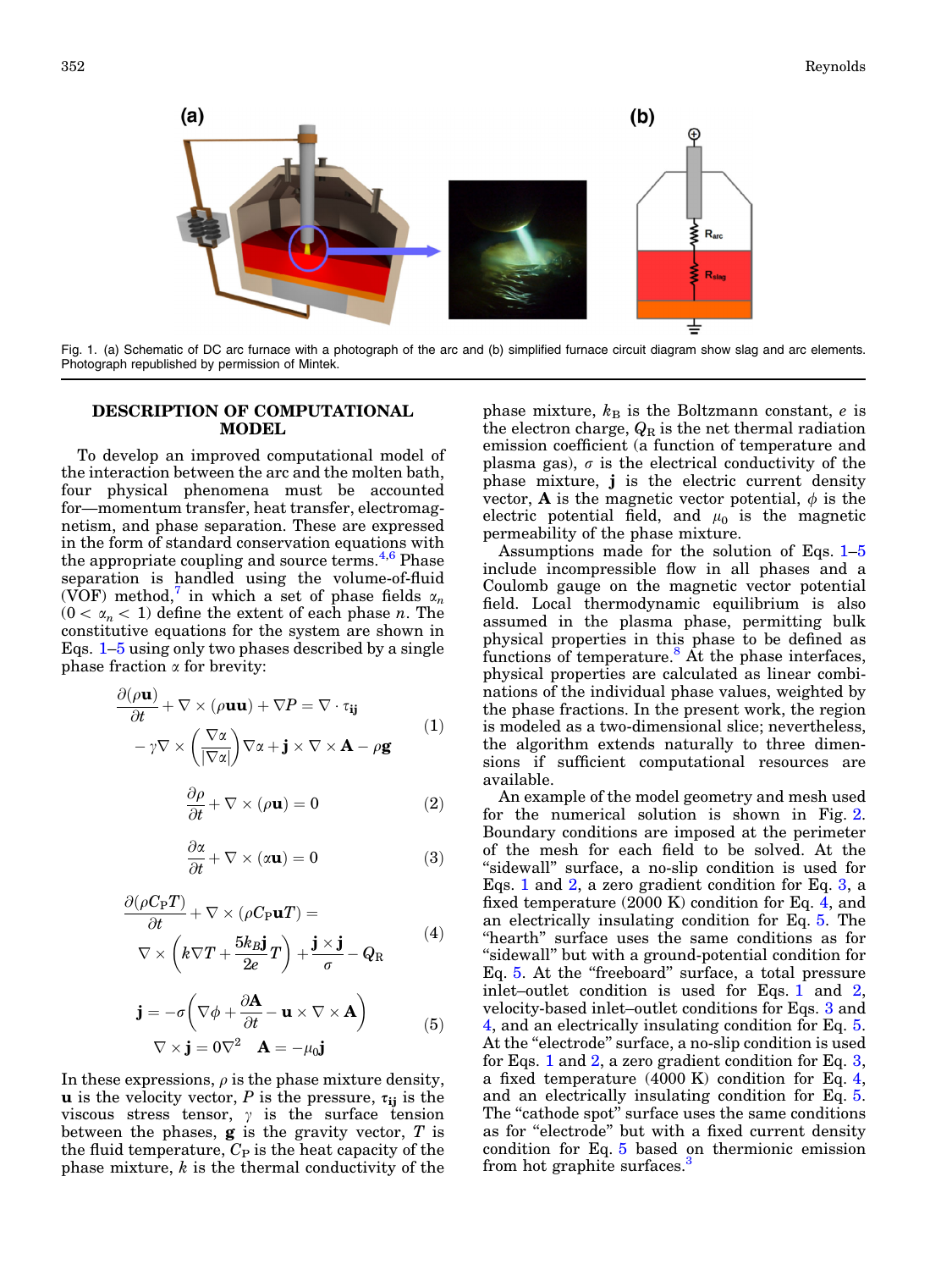<span id="page-2-0"></span>

Fig. 2. Example model region shows numerical mesh and boundary locations.

A finite volume method solver based on the governing equations was developed in the Open- $\text{FOAM}^{\circ}$  4.0 open-source computational modeling framework.<sup>[9](#page-6-0)</sup> The standard "compressibleMultiPhaseInterFoam'' solver was extended with a phase thermodynamic model based on lookup tables to be able to account for the highly nonlinear temperature dependence of the physical and thermodynamic properties of the plasma phase, together with an iterative solution of Maxwell's equations for the electric and magnetic fields. The multiphase VOF method together with OpenFOAM's MULES limiter scheme was used to capture phase separation effects. Unstructured computational meshes were generated using Gmsh 2.[10](#page-6-0).1.<sup>10</sup>

#### RESULTS AND DISCUSSION

To study the physical and electrical behavior of the multiphase plasma arc model, several test cases representing a small-scale DC furnace pilot plant were constructed and executed. The parameters used for these test cases are shown in Table [I](#page-3-0). Arc length and furnace current were varied between the test cases to examine the effect of these important control variables on the system.

All models were run for 1000 ms, starting from initial conditions of zero velocity and constant temperature (7500 K in the plasma phase, 2000 K elsewhere). Surface tension effects were assumed to be secondary to momentum and buoyancy forces in this study, and as a result, the surface tension among the slag, metal, and plasma phases was set at a low value (0.07 N/m). In reality, this value is considerably higher (typically 0.5–1 N/m for slag– metal systems); solutions using such high values are possible, but special care must be taken with the treatment of the surface tension term in Eq. [1](#page-1-0) and the solution of Eq. [3](#page-1-0) to avoid numerical instability and unrealistic artifacts at the interfaces.

#### Mechanical Interaction Effects

As a result of the force exerted by the highvelocity arc jet, a cavity or depression is generally formed in the liquid surface of the slag beneath the electrode. It is of interest to operators and designers to understand the size and shape of this cavity as it has some bearing on the metallurgical and electrical performance of the furnace.

The mechanical interaction between the arc and bath is shown visually in selected results from the computational models in Figs. [3](#page-3-0) and [4](#page-4-0). In these figures, the scale for the temperature field is 2000 K  $(light gray)$  to 15,000 K (black).

It can be observed that at shorter arc lengths and higher currents, the interaction between the plasma arc and the slag bath is considerably stronger. A larger cavity is formed in the bath surface, and the resulting flow produces waves and splashing in the vicinity of the arc's attachment point. Deformation of the surface also feeds back into the plasma phase to some degree, causing additional flow and electromagnetic instabilities in the arc column.

The dimensions of the deformation in the slag bath surface produced by the arc may be quantified in terms of the theory of turbulent jets impinging on liquid surfaces as developed by Cheslak et al.<sup>12</sup> and others. This theory was verified computationally by Forrester and Evans<sup>13</sup> and Nguyen and Evans<sup>[14](#page-6-0)</sup> for planar and round turbulent jets, respectively, with reasonably good agreement found. The relevant nondimensional relationships from the theory are shown in Eq. 6 for round jets and in Eq. 7 for planar jets:

$$
N_{\rm Fr} = \frac{T}{g\rho_{\rm S}L_{\rm A}^3} = \frac{\pi}{2K_{\rm R}}\frac{a}{L_{\rm A}}\left(1 + \frac{a}{L_{\rm A}}\right)^2\tag{6}
$$

$$
N_{\rm Fr} = \frac{T}{g\rho_{\rm S}L_{\rm A}^3} = \frac{2}{K_{\rm P}}\frac{a}{L_{\rm A}}\left(1 + \frac{a}{L_{\rm A}}\right) \tag{7}
$$

Here,  $T$  is the thrust force generated by the arc (related to the furnace current I by  $T = 1.663 \times 10^{-7} I^2$ ,  $L_A$  is the arc length (clearance between electrode tip and slag surface),  $K_R$  and  $K_{\rm P}$  are turbulent jet centerline velocity decay constants for the round and planar cases (with typical values 5.3 and 2.5, respectively),<sup>[5,13](#page-6-0)</sup> and  $\alpha$  is the depth of the cavity relative to the quiescent slag surface.

Cavity depth was estimated from the multiphase plasma arc computational model results by identifying the location of the slag–plasma interface along the furnace centerline at each time step. All time steps in the final 500 ms of the model run were then analyzed statistically to determine the average cavity depth, as well as the minimum and maximum range of cavity depths in which the model spends 90% of its time. The results from all model cases are shown in Fig. [5](#page-4-0) when compared against Eqs. 6 and 7.

In general, the computational multiphase plasma arc model results match well with the theory of turbulent jet impingement. This alignment is perhaps somewhat unsurprising as several workers $3,15$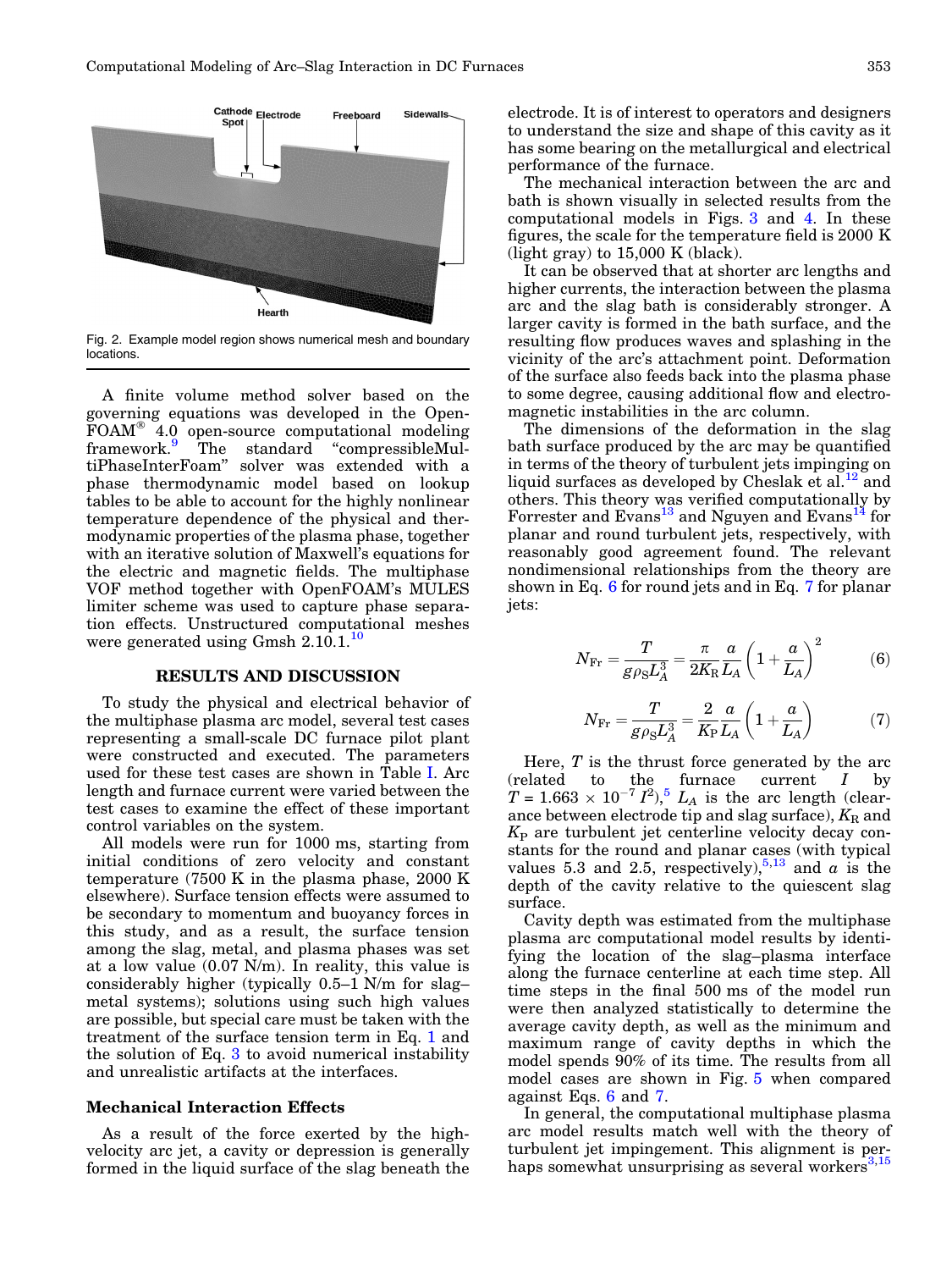| Parameter                     | Value                   | <b>Parameter</b>             | <b>Value</b>                     |  |
|-------------------------------|-------------------------|------------------------------|----------------------------------|--|
| Furnace diameter              | $0.5 \text{ m}$         | Arc lengths                  | $0.05$ m, $0.075$ m, $0.1$ m     |  |
| Electrode diameter            | $0.1 \text{ m}$         | Currents                     | $0.5$ kA, $0.75$ kA, $1$ kA      |  |
| Metal depth                   | $0.025 \; \mathrm{m}$   | Slag depth                   | $0.075 \; \mathrm{m}$            |  |
| Metal density                 | $7000 \text{ kg/m}^3$   | Slag density                 | $3500 \text{ kg/m}^3$            |  |
| Metal viscosity               | $6 \times 10^{-3}$ Pa.s | Slag viscosity               | $0.1$ Pa.s                       |  |
| Metal conductivity $(\sigma)$ | $10^6$ S/m              | Slag conductivity $(\sigma)$ | $66.7$ S/m                       |  |
| Metal heat capacity           | $820 \text{ J/kg/K}$    | Slag heat capacity           | $1000$ J/kg.K                    |  |
| Metal conductivity (k)        | 36 W/mK                 | Slag conductivity $(k)$      | $5 \text{ W/mK}$                 |  |
| Plasma gas data               | Air <sup>8,11</sup>     | Cathode spot i               | $2 \times 10^7$ A/m <sup>2</sup> |  |
|                               |                         |                              |                                  |  |

<span id="page-3-0"></span>





have identified similarities between the plasma arc and the turbulent jet in terms of its time-averaged shape and structure. It does, however, confirm that in the absence of experimental data or computational model results, it is possible to use relationships such as Eqs. [6](#page-2-0) and [7](#page-2-0) to generate rough estimates of the dimensions of the slag cavity formed by arcs in DC furnaces as a function of arc length and current.

## Electrical Interaction Effects

DC furnaces are primarily electrically powered devices, and an understanding of the electrical behavior of the coupled arc–slag system is critical for their correct design and operation. In certain

cases, the slag volume is negligible or is blown into a foam of such low density that the arc penetrates through it directly to the metal. Nevertheless, in typical DC smelting processes, the presence of a slag layer is a metallurgical necessity. The slag's resistance to the flow of electricity can then contribute significantly to the total furnace voltage at a given current, in addition to the voltage drop across the arc. These effects have been examined previously using semi-empirical models of arc and bath, $3,4$  and it is possible to match these correlations well enough to operational furnace data for them to be of some value as design tools.

Total furnace voltage was determined from the computational model cases by finding the maximum value of the electric potential field  $\phi$  at every time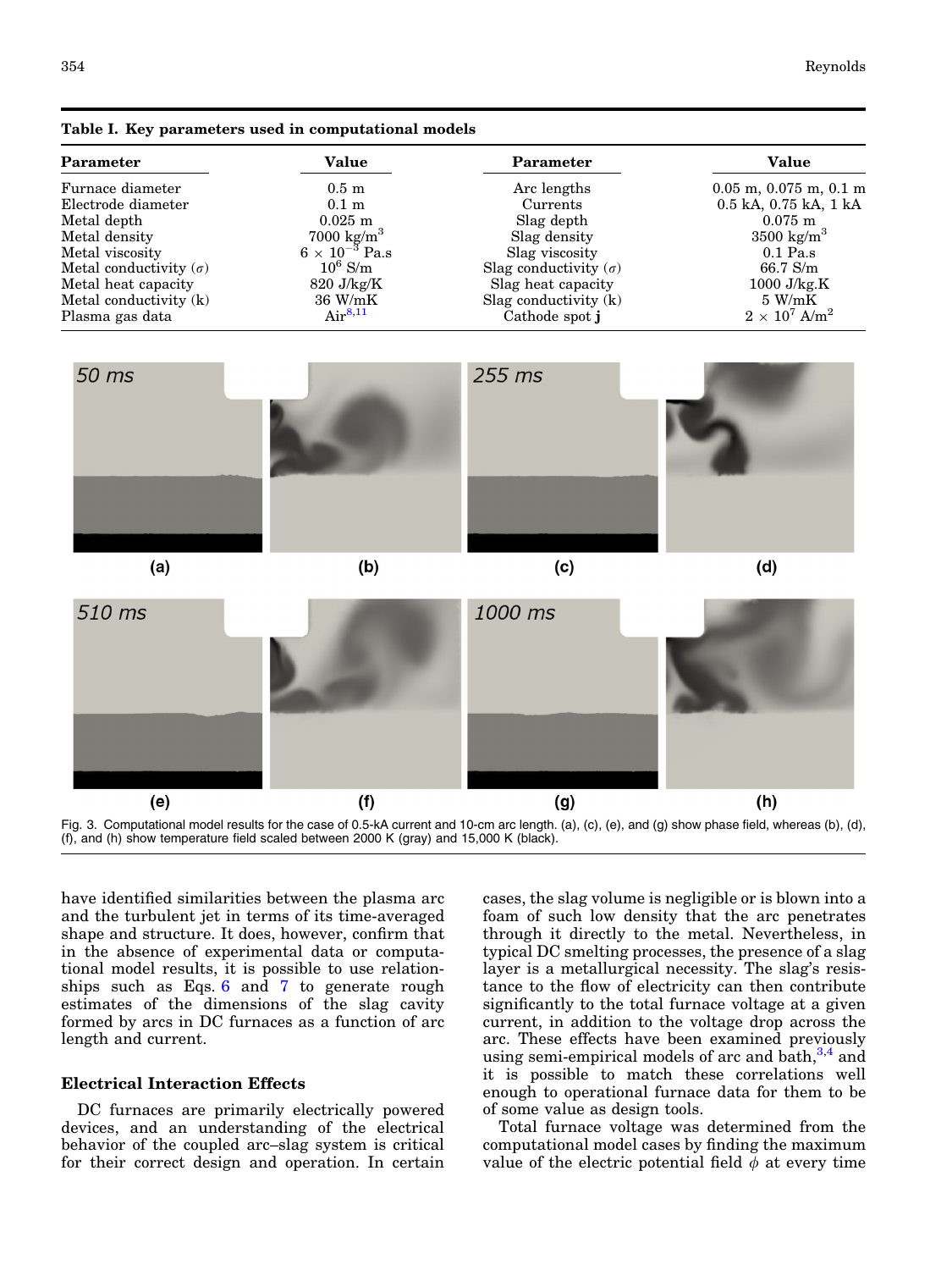<span id="page-4-0"></span>

Fig. 4. Computational model results for case of 0.75-kA current and 5-cm arc length. (a), (c), (e), and (g) show phase field, whereas (b), (d), (f), and (h) show temperature field scaled between 2000 K (gray) and 15,000 K (black).



Fig. 5. Computational model results (black circle 0.5 kA, black diamond 0.75 kA, black square 1 kA) with 90% confidence range shown by bars, compared against range defined by Eqs. [6](#page-2-0) and [7](#page-2-0) (gray area).

step for the last 500 ms of the simulation. This instantaneous voltage was then analyzed statistically to find the average as well as the 90% probability range. The results are shown in Fig. [6](#page-5-0) when compared with furnace voltage calculations using the values in Table [I](#page-3-0) together with the semi-empirical methodology described in Ref.<sup>[4](#page-6-0)</sup>.

There is a considerable difference in the absolute voltages predicted; nonetheless, it should be noted that the empirical calculations are somewhat conservative in nature and tend to overpredict furnace voltage. In addition, slag conduction is a highly three-dimensional problem, and it is likely that the two-dimensional planar computational models in use here are causing appreciable quantitative error in the modeled results. It is, however, promising to

observe that the computational model results (mostly) capture the correct trends, with voltage increasing regularly as arc length is increased, at a rate that matches the empirical trends.

It is interesting to observe the large range of voltages traversed by the computational models; in many cases, peak voltages of more than double the average are observed. This is a result of the rapid and highly chaotic dynamics of the plasma arc, particularly at longer arc lengths and higher currents. Interaction with the slag bath can exacerbate this instability, as shown in Figs. [7](#page-5-0) and [8](#page-5-0). The current density in Fig.  $8$  is scaled between 0 (light gray) and  $10^7$  A/m<sup>2</sup> (black).

Figure [8](#page-5-0) shows that at around 570 ms into the model, splashing of slag from the cavity underneath the electrode causes small droplets of slag to enter the arc column. Because they are at a low temperature compared with the arc, these droplets rapidly cool the plasma in their immediate vicinity and drastically reduce its electrical conductivity. This causes the ''holes'' in the current density field observed in Fig. [8](#page-5-0) and the rapid spike in furnace voltage observed in Fig. [7.](#page-5-0) As the droplets have a much higher density than the surrounding plasma, they also interfere with the flow field of the arc, breaking the column up into many thinner filaments. This flow instability then feeds back into the temperature field and the electrical behavior, causing additional fluctuations in the voltage.

### **CONCLUSION**

Coupling of a magnetohydrodynamic plasma arc solver to an existing multiphase fluid flow solver was successfully achieved, resulting in a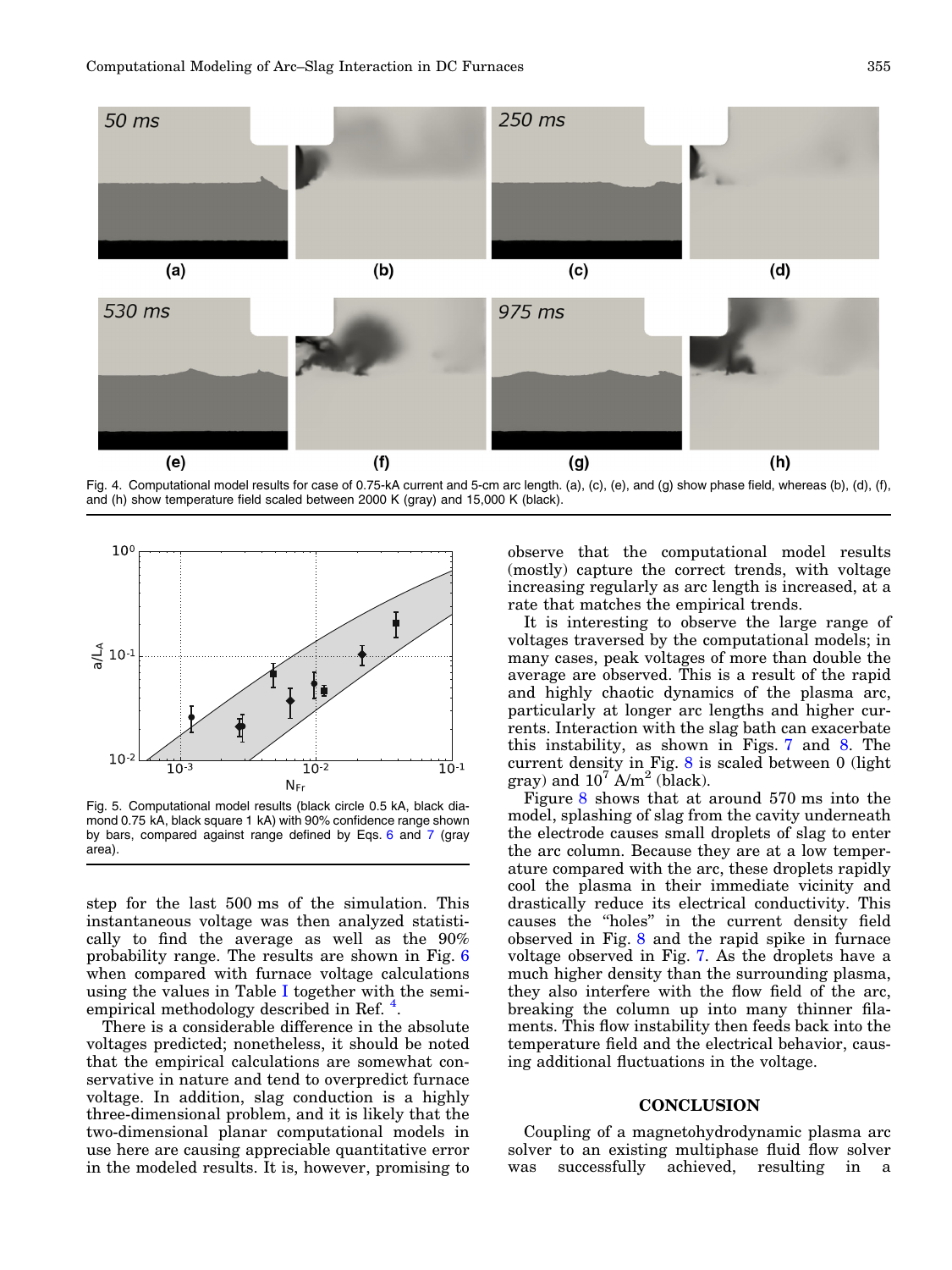<span id="page-5-0"></span>



Fig. 7. Evolution of average voltage for 5-cm arc lengths: 0.5-kA current (gray) and 1-kA current (black).



Fig. 8. (a) phase field and (b) current density field at 570 ms, 5-cm arc length, and 1-kA current.

computational model able to capture some of the complex physical behavior and dynamics of the arc– bath interaction zone inside DC arc furnaces. Reasonable agreement was found between the present model and theoretical relationships from turbulent jet theory for the dimensions of the cavity formed by the arc in the molten slag layer. Comparison of the model results with semi-empirical correlations used to calculate the electrical parameters of DC furnaces showed that although the correct trends were captured, the values of the predicted voltages in the computational model were lower.

Much future work is possible in this area to extend and enhance the multiphase plasma arc computational model. Most immediately, extending the models to three dimensions would eliminate much of the uncertainty around the accuracy of the electrical calculation in particular. The dynamics of the fluid flow and heat transfer in the arc and slag cavity are also likely to be more physically realistic in three dimensions. To model industrial-scale DC furnaces, inclusion of an appropriate turbulence model (LES or DES is suggested) will be required to avoid prohibitively large computational meshes. Finally, more detailed descriptions of the plasma, slag, and metal physical properties in terms of temperature would help to improve the model's quantitative predictions.

### ACKNOWLEDGEMENTS

This article is published by permission of Mintek. The author also acknowledges the CSIR/Meraka Institute Centre for High Performance Computing, who provided access to facilities to test and develop the computational models.

#### REFERENCES

1. R.T. Jones and T.R. Curr, Proceedings of Southern African Pyrometallurgy 2006, ed. By R.T. Jones (SAIMM, Johannesburg, 2006), p. 127.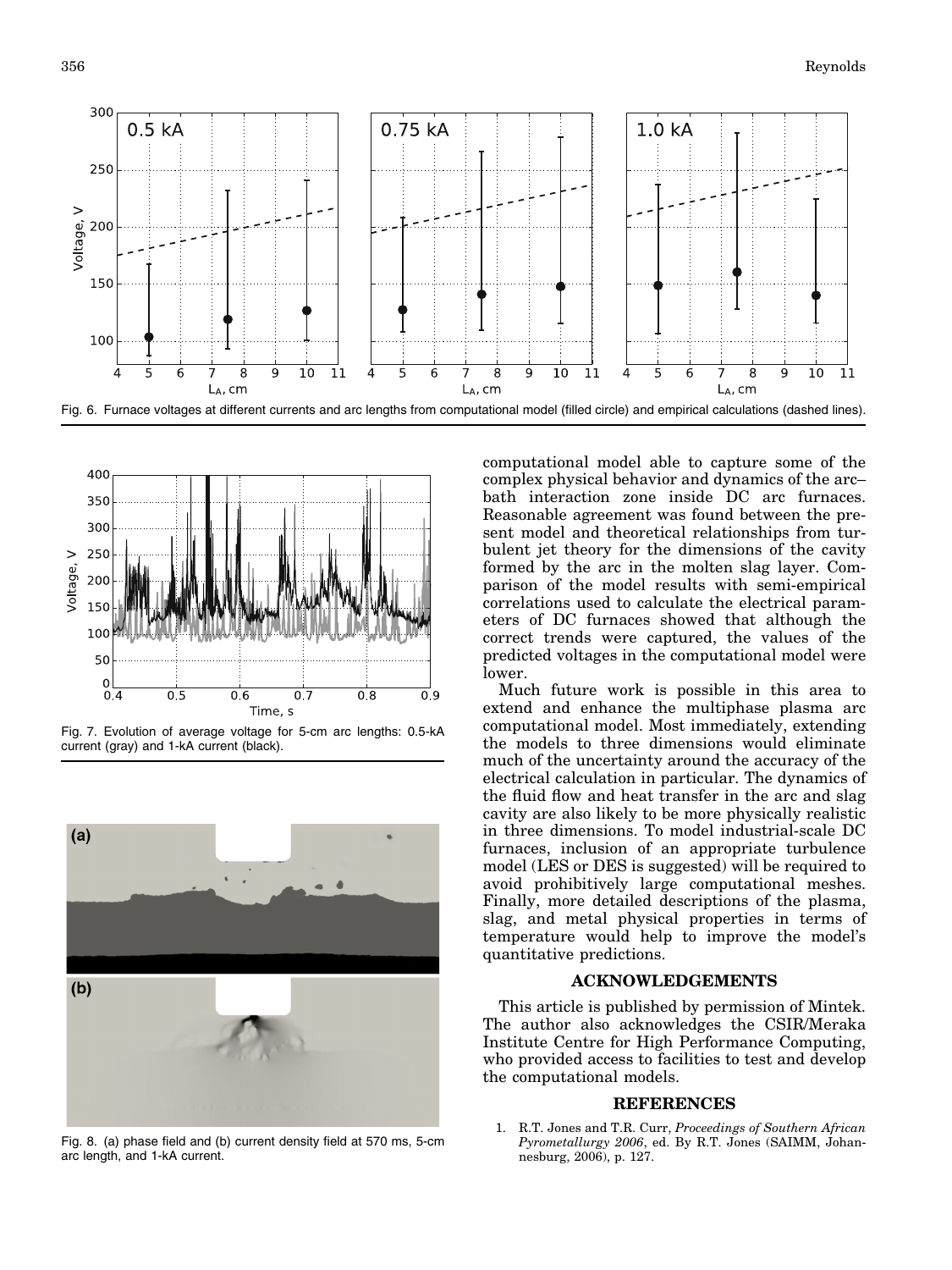- <span id="page-6-0"></span>2. R.T. Jones, Q.G. Reynolds, and M.J. Alport, Miner. Eng. 15, 985 (2002).
- 3. B. Bowman, Proceedings of the 52nd Electric Furnace Conference, ed. Iron and Steel Society (Iron and Steel Society, Nashville TN, 1994), p. 111.
- 4. Q.G. Reynolds and R.T. Jones, J. South Afr. Inst. Min. Metall. 104, 345 (2004).
- 5. Q.G. Reynolds, Proceedings of the 9th South African Conference on Computational and Applied Mechanics, ed. By J. Hoffman (SAAM, Stellenbosch, 2014), p. 58.
- 6. Q.G. Reynolds, R.T. Jones, and B.D. Reddy, J. South Afr. Inst. Min. Metall. 110, 733 (2010).
- 7. C.W. Hirt and B.D. Nichols, J. Comput. Phys. 39, 201 (1981).
- 8. M.I. Boulos, P. Fauchais, and E. Pfender, Thermal Plasmas: Fundamentals and Applications, Vol. 1 (New York NY: Plenum Press, 1994), p. 413.
- 9. H.G. Weller, G. Tabor, H. Jasak, and C. Fureby, Comput. Phys. 12, 640 (1998).
- 10. C. Geuzaine and J.-F. Remacle, Int. J. Numer. Methods Eng. 79, 1309 (2009).
- 11. Y. Naghizadeh-Kashani, Y. Cressault, and A. Gleizes, J. Phys. D Appl. Phys. 35, 2925 (2002).
- 12. F.R. Cheslak, J.A. Nicholls, and M. Sichel, J. Fluid Mech. 36, 55 (1969).
- 13. S.E. Forrester and G.M. Evans, Proceedings of the 1st International Conference on CFD in the Mineral and Metal Processing and Power Generation Industries, ed. CSIRO (CSIRO, Melbourne, Australia, 1997) p. 313.
- 14. A.V. Nguyen and G.M. Evans, Appl. Math. Model. 30, 1472 (2006).
- 15. M. Ushio, J. Szekely, and C.W. Chang, Ironmak. Steelmak 8, 279 (1981).